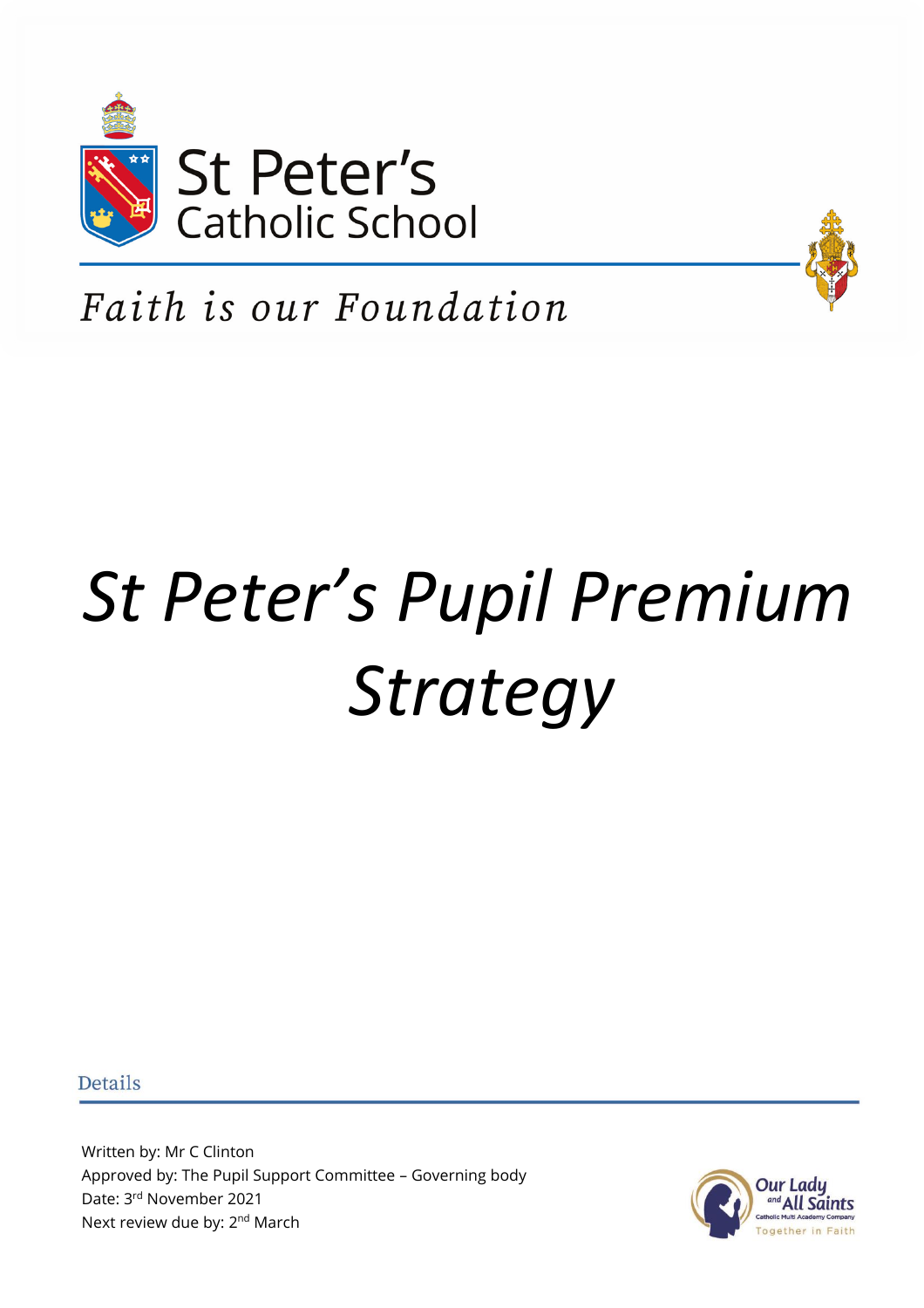

## **Pupil premium strategy statement for St Peter's Catholic School 2021/2022**

This statement details St Peter's use of pupil premium (and recovery premium for the 2021 to 2022 academic year) funding to help improve the attainment of our disadvantaged pupils.

It outlines our pupil premium strategy, how we intend to spend the funding in this academic year and the effect that last year's spending of pupil premium had within our school.

#### **School overview**

| <b>Detail</b>                                                              | Data                                   |
|----------------------------------------------------------------------------|----------------------------------------|
| School name                                                                | St Peter's Catholic School             |
| Number of pupils in school                                                 | 1287                                   |
| Proportion (%) of pupil premium eligible pupils                            | 14.53% (187 pupils)                    |
| Proportion (%) of pupils receiving free school meals (FSM)                 | 9.71% (125 pupils)                     |
| Academic year/years that our current pupil premium<br>strategy plan covers | 3 years (this strategy is year 2 of 3) |
| Date this statement was published                                          | 3rd November                           |
| Date on which it will be reviewed                                          | 2 <sup>nd</sup> March                  |
| Statement authorised by                                                    | Mrs M Murphy                           |
| Pupil premium lead                                                         | Mr C Clinton                           |
| Governor / Trustee lead                                                    | Ms L Hodgson                           |

#### **Breakdown of disadvantage per year group**

| <b>Year group</b> | <b>FSM</b> | <b>PP</b>  |
|-------------------|------------|------------|
| Year 7            | 10.14% 21  | 15.94% 33  |
| Year 8            | 11.06% 23  | 17.31% 36  |
| Year 9            | 12.50% 26  | 19.71% 41  |
| Year 10           | 10.58% 22  | 14.90% 31  |
| Year 11           | 9.31% 19   | 12.75% 26  |
| Year 12           | 6.11%8     | 9.16% 12   |
| Year 13           | 4.96% 6    | 6.61%8     |
| <b>Total</b>      | 9.71% 125  | 14.53% 187 |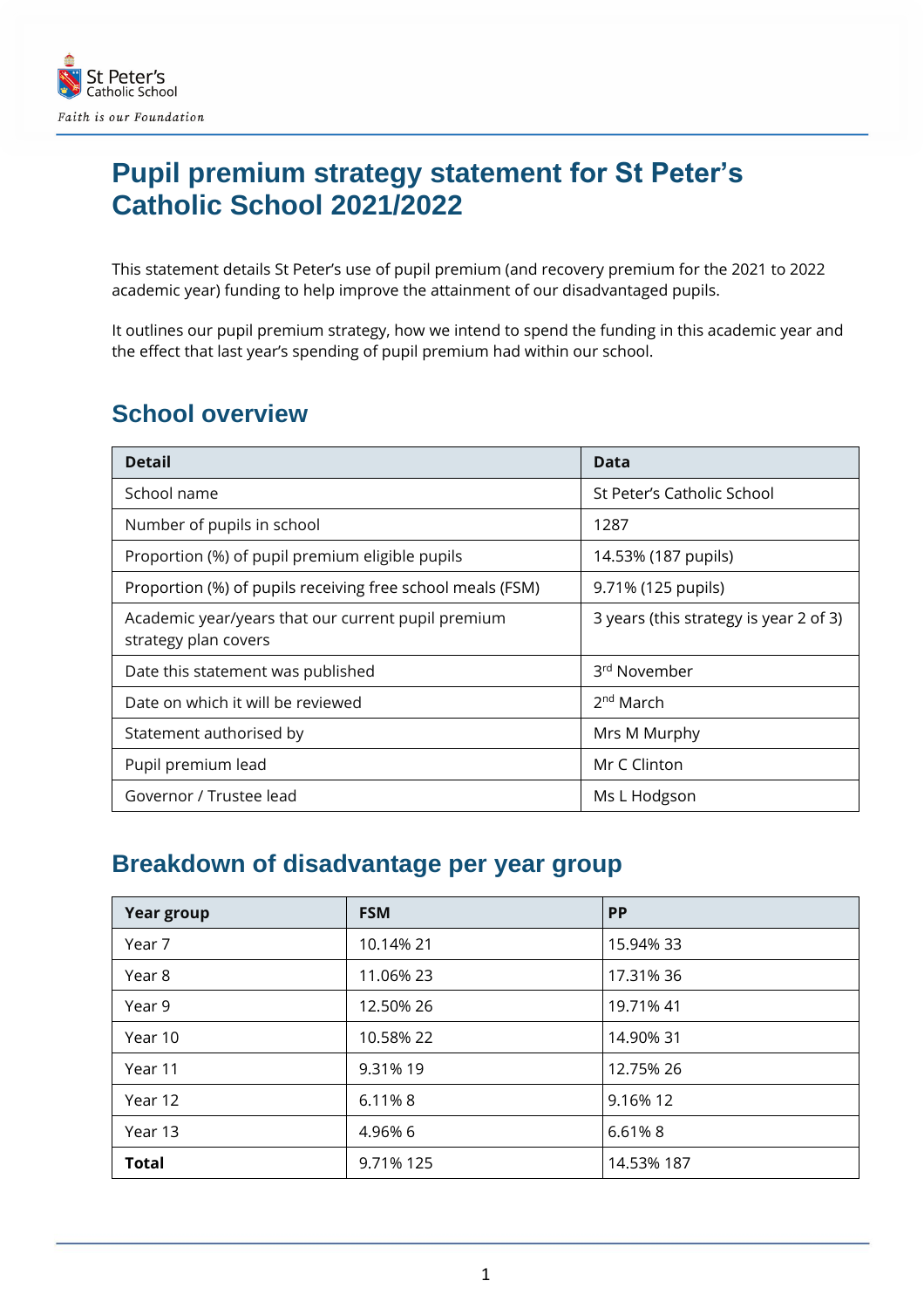

# **Funding overview**

| <b>Detail</b>                                                                             | Amount            |
|-------------------------------------------------------------------------------------------|-------------------|
| Pupil premium funding allocation this academic year                                       | £163,500          |
|                                                                                           | £955 per PP pupil |
|                                                                                           | £27,115           |
| Recovery premium funding allocation this academic year                                    | £145 per PP pupil |
| Pupil premium funding carried forward from previous years (enter<br>£0 if not applicable) | £0                |
| Total budget for this academic year                                                       | £190,615          |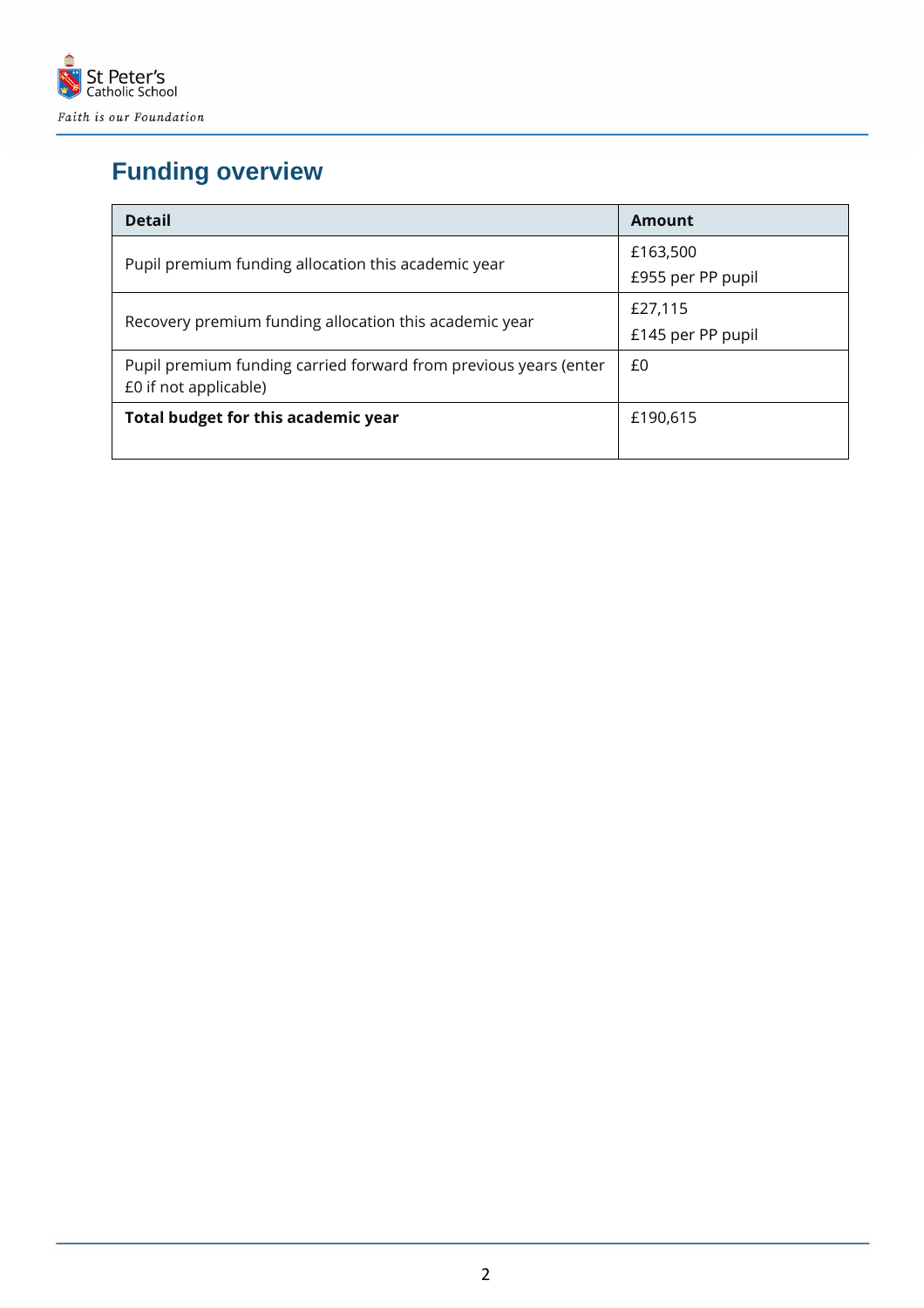

## **Recovery Premium**

#### **Eligibility**

All schools that are eligible for pupil premium are eligible for recovery premium. This includes the following types of schools:

- mainstream primary, secondary and all through local authority-maintained schools, academies and free schools serving children aged 4 to 15
- local authority-maintained special schools
- special academies and free schools
- non-maintained special schools
- pupil referral units
- alternative provision (AP) academies and free schools
- local authority-maintained hospital schools and academies

We will provide funding to local authorities for eligible pupils they have placed in independent special schools, where the local authority pays full tuition fees, as recorded on their alternative provision census (January 2021 census for the first 3 payments and January 2022 census for the fourth).

#### **Pupil eligibility**

The recovery premium will be allocated using the same data as the pupil premium. This means the following pupils will attract recovery premium funding to schools:

- pupils who are eligible for free school meals (FSM)
- pupils who have been eligible for free school meals at any point in the last 6 years
- children looked after by local authorities and referred to as looked-after children  $(LAC)$
- post looked-after children (post-LAC)

#### **Funding allocations**

School allocations will be calculated on a per pupil basis.

Mainstream schools will get:

- £145 for each eligible pupil in mainstream education
- £290 for each eligible pupil in a special unit

**Academies payment schedule** 

Payments will be made early in:

- October 2021
- January 2022
- May 2022
- July 2022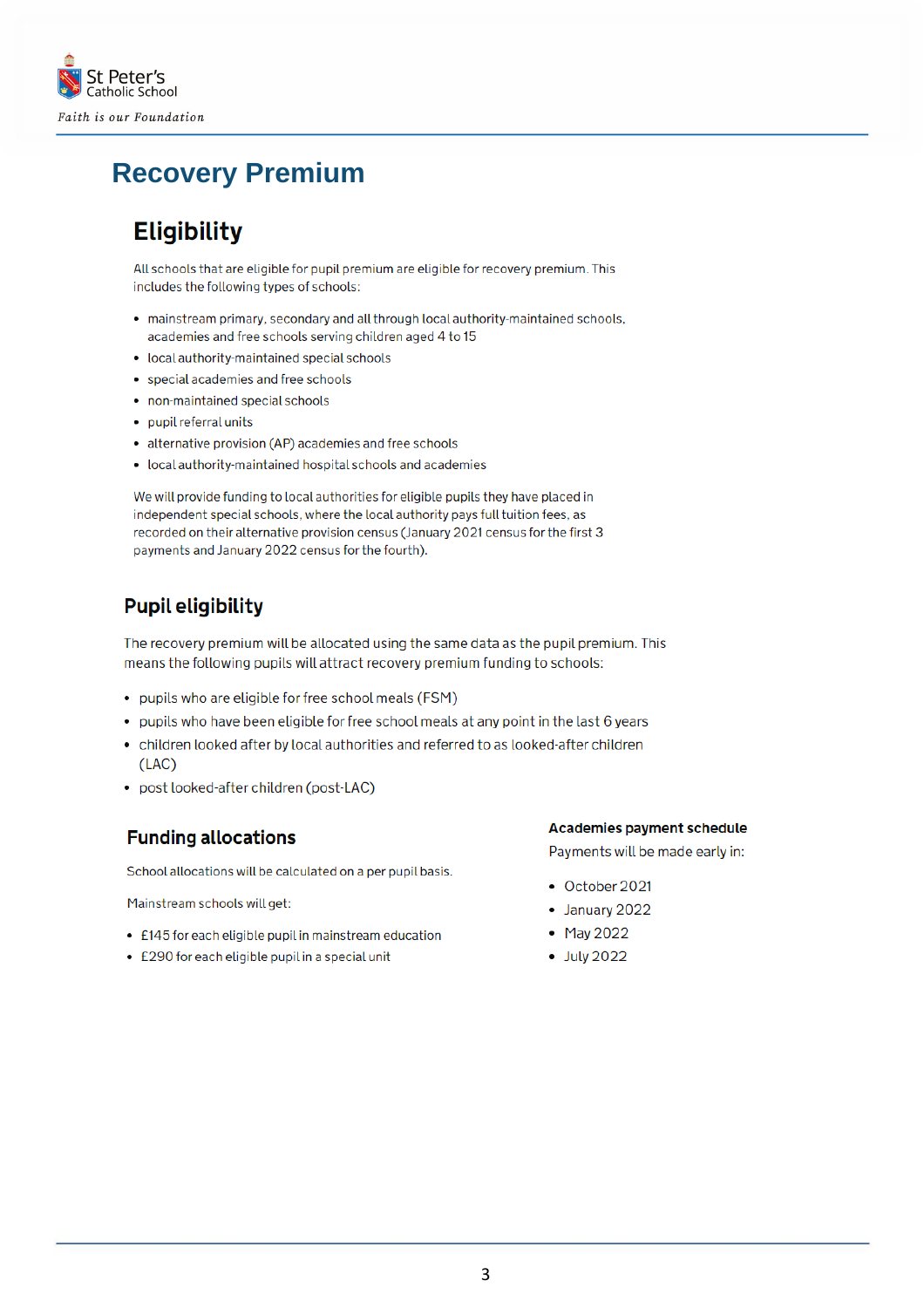

## **Part A: Pupil premium strategy plan**

#### **Statement of intent**

Research shows that pupils who come from disadvantaged backgrounds often do not attain as well as their peers and they often face extra challenges. As a Catholic School, everything we do has faith as its foundation; in the book of Genesis it says, "The Lord, before whom I walk, will send his angel with you and make your way successful" and this sums up our vision for our disadvantaged pupils: we want every pupil at St Peter's to be successful, no matter their background or financial situation. Our aim is to expose our pupils to as many opportunities as possible, ensure they receive excellent teaching from inspirational teachers and imbue a 'can do' attitude. Any financial barriers that exist should be alleviated by the premium; pupils who receive it should have the same opportunities as their peers.

## **Aims**

As recommended by the Educational Endowment Foundation (EEF), we will employ a three tiered approach:

- 1) Ensure we have quality first teaching within the classroom, where teaching is built around very high expectations for all and positive relationships are formed between pupil and teacher. We deliver a knowledge rich curriculum and use a series of strategies to teach and embed these, using evidence based research.
- 2) Ensure we have targeted academic support, which will take place through revision sessions, Saturday school and structured intervention.
- 3) Employ wider strategies focus on careers, providing equipment and resources and well-being. As well extra-curricular activities, monitor attendance and raise the cultural capital and aspirations of our Pupil Premium students.

## **Challenges**

This details the key challenges to achievement that we have identified among our disadvantaged pupils.

| <b>Challenge</b><br>number | <b>Detail of challenge</b>                              |
|----------------------------|---------------------------------------------------------|
|                            | Poverty                                                 |
|                            | Mental health                                           |
| 3                          | Lack of equipment (desk at home, IT, stationery, books) |
|                            | Low aspirations                                         |
| 5                          | Parental disengagement/flux                             |
| 6                          | Poor literacy and numeracy                              |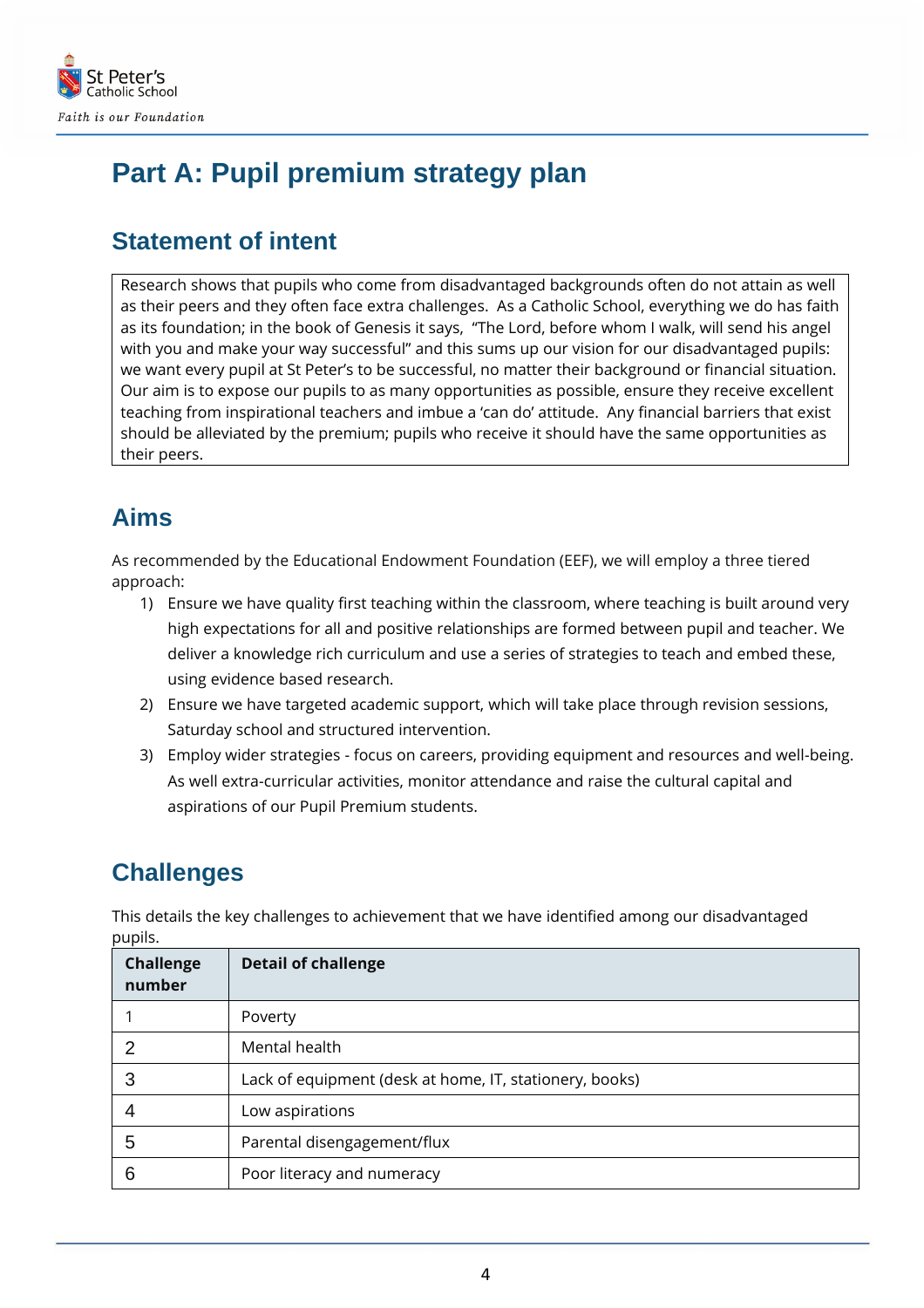

7 Attendance

#### **Intended outcomes**

This explains the outcomes we are aiming for **by the end of our current strategy plan**, and how we will measure whether they have been achieved.

| <b>Intended outcome</b>                            | Success criteria                              |
|----------------------------------------------------|-----------------------------------------------|
| Boost progress of PP students                      | P8 score of national average                  |
| Pupils have a successful transition to their stage | No NEETS                                      |
| Careers                                            | No NEETS                                      |
| PP students have good attendance                   | Decreasing number of PA                       |
| PP students have functional literacy/numeracy      | Pupils achieve a strong pass in English/Maths |
| Pupils are well resources                          | IT and revision resource                      |

#### **Arrangement for post sixteen pupils**

Pupils who are in Year 12 and 13 do not attract the pupil premium. We have a different arrangement for our sixth formers, namely the bursary.

Pupils who formerly attracted the pupil premium, or not financial support to purchase equipment of partake in extra curricular activities should apply via the St Peter's Sixth Form 16-19 Bursary Fund Policy.

To do this, pupils will need to do the following:

- 1. Apply using the application form in the policy
- 2. Decide on what grounds they are applying: are they seeking on the ground of vulnerability or are they applying for a discretionary award.
- 3. Provide evidence of household income

#### **Activity in this academic year**

This details how we intend to spend our pupil premium (and recovery premium funding) this academic year to address the challenges listed above.

#### **Teaching**

| <b>Activity</b>                                     | <b>Evidence that</b><br>supports this<br>approach | <b>Challenge</b>                                 | Cost per pupil |
|-----------------------------------------------------|---------------------------------------------------|--------------------------------------------------|----------------|
| CPD after school on a<br>Monday (weekly<br>meeting) | The EEF, Lemov and<br>Rosenshine                  | Poverty, mental<br>health and low<br>aspirations | £23            |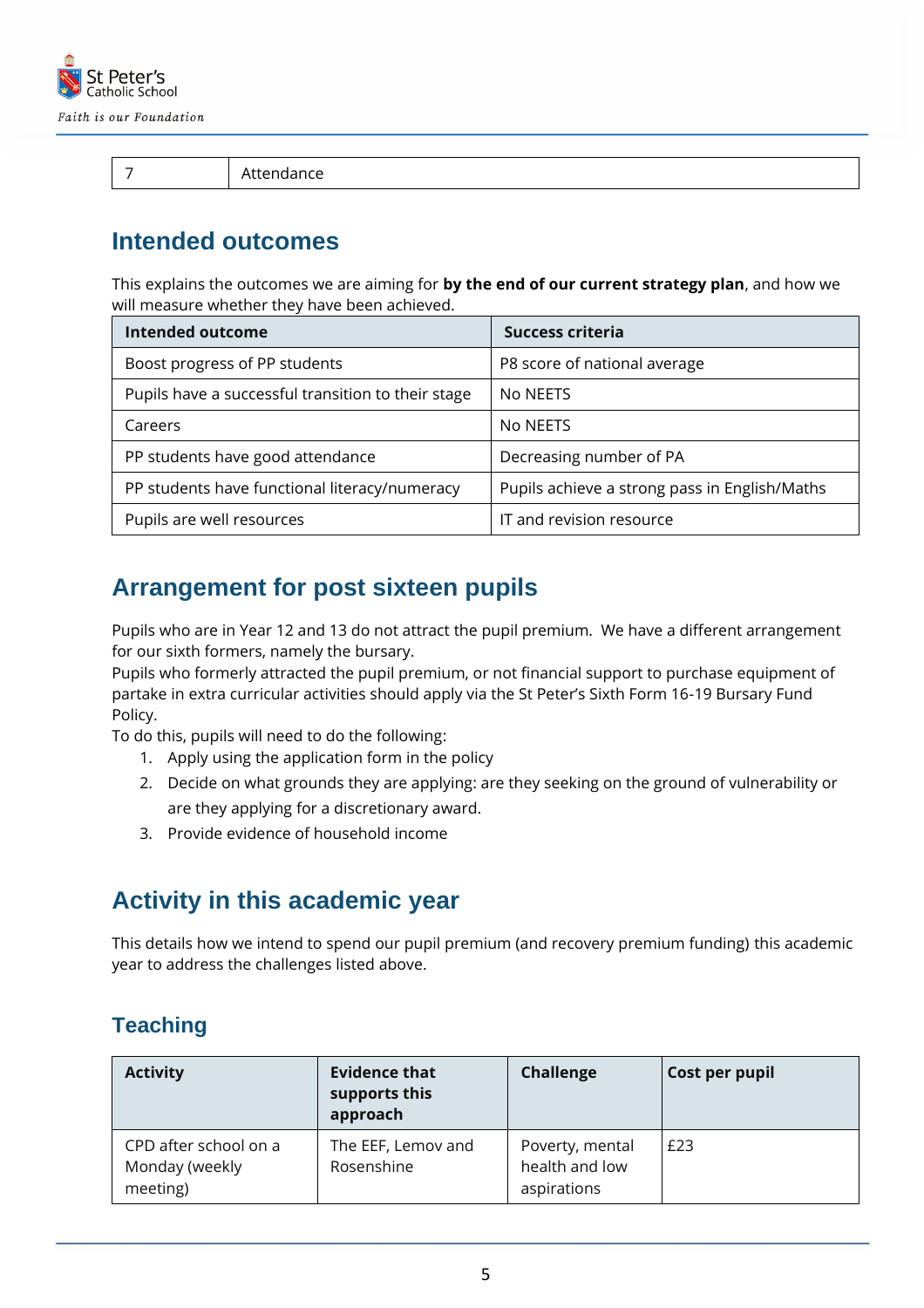

| CPD resources and<br>research                    | The EEF, Lemov and<br>Rosenshine                                     | Poverty and low<br>aspirations                   | £3  |
|--------------------------------------------------|----------------------------------------------------------------------|--------------------------------------------------|-----|
| CPD project                                      | The EEF, Lemov and<br>Rosenshine                                     | Poverty and low<br>aspirations                   | £6  |
| Breakfast CPD on a<br>Wednesday before<br>school | The EEF, Lemov,<br>Rosenshine and<br>Sherrington                     | Poverty, mental<br>health and low<br>aspirations | £6  |
| Retrieval strategies (to<br>ease cognitive load) | Wiliam and Tierney                                                   | Poor literacy and<br>numeracy                    | £6  |
| Identification - seating<br>plans                | Hattie                                                               | Poverty and low<br>aspirations                   | £23 |
| Pupil premium first<br>(marking and feedback)    | The EEF, the Sutton<br>Trust, Rowland,<br><b>Blandford and Lemov</b> | Poverty and low<br>aspirations                   | £0  |
| Nurture group                                    | Hattie and the EEF                                                   | Poor literacy and<br>numeracy                    | £55 |
| Quality first teaching                           | EEF, Rosenshine,<br>Lemov and<br>Sherrington,                        | Poverty, lack of<br>equipment                    | £94 |
| Catholic Life                                    | Tierney, Friel and<br><b>BDES</b>                                    | Low aspirations                                  | £10 |

## **Targeted academic support**

| <b>Activity</b>                                 | <b>Evidence that</b><br>supports this<br>approach                | <b>Challenge</b>                             | Cost per pupil |
|-------------------------------------------------|------------------------------------------------------------------|----------------------------------------------|----------------|
| Extra classes in Maths<br>and English           | Hattie                                                           | Poor literacy and<br>numeracy                | £138           |
| Online revision lessons<br>(Teams, Youtube etc) | Rosenshine, Lemov<br>and Sherrington                             | Poverty                                      | £23            |
| Reading books                                   | The EEF and Lemov                                                | Poverty and poor<br>literacy and<br>numeracy | £6             |
| Pre school drop in<br>sessions                  | Hattie, the EEF, the<br>Sutton Trust,<br>Rosenshine and<br>Lemov | Poverty and poor<br>literacy and<br>numeracy | £25            |
| Pupil premium lead                              | Rowland and<br>Blandford                                         | All                                          | £18            |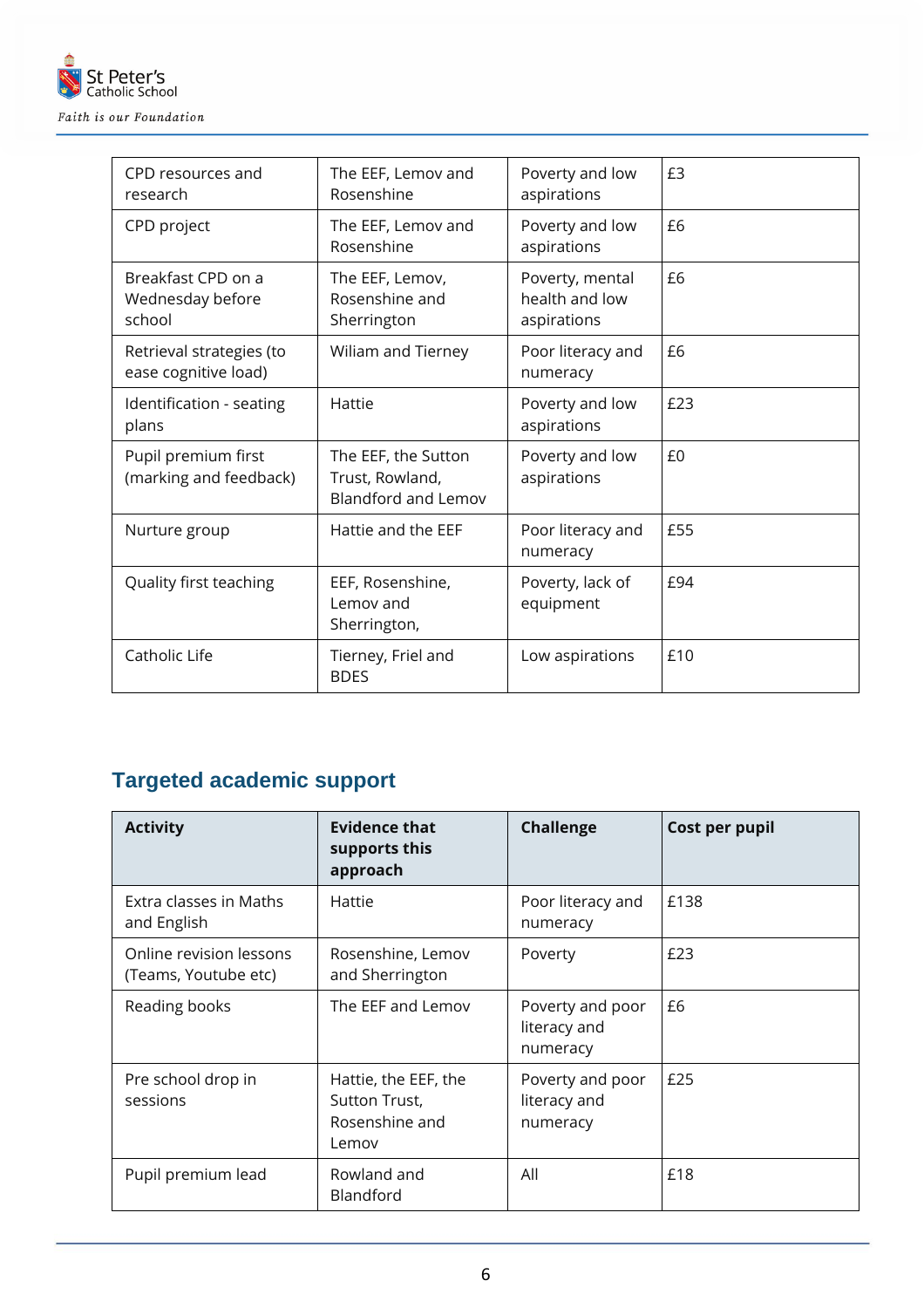

| <b>SLT link</b>               | Rowland and<br><b>Blandford</b>      | All                                          | £90  |
|-------------------------------|--------------------------------------|----------------------------------------------|------|
| Paired reading                | The EEF                              | Poverty and poor<br>literacy and<br>numeracy | £9   |
| Text books/revision<br>guides | The EEF                              | Poverty and poor<br>literacy and<br>numeracy | £3   |
| SLT mentoring                 | Rowland and<br>Blandford and the EEF | All                                          | £225 |
| ICT support (laptops etc)     | Rowland and<br><b>Blandford</b>      | Poverty and lack<br>of equipment             | £31  |

#### **Wider strategies**

| <b>Activity</b>                     | <b>Evidence that</b><br>supports this<br>approach      | <b>Challenge</b>                                           | Cost per pupil |
|-------------------------------------|--------------------------------------------------------|------------------------------------------------------------|----------------|
| Careers                             | The EEF, the Sutton<br>Trust, Rowland and<br>Blandford | Low aspirations                                            | £10            |
| Aspirations                         | The EEF, the Sutton<br>Trust, Rowland and<br>Blandford | Low aspirations                                            | £19            |
| <b>Education welfare</b><br>officer | The EEF, the Sutton<br>Trust, Rowland and<br>Blandford | Attendance,<br>parental<br>disengagement,<br>mental health | £83            |
| Uniform                             | The EEF, the Sutton<br>Trust, Rowland and<br>Blandford | Poverty                                                    | £13            |
| Robert Aymer                        | The EEF, the Sutton<br>Trust, Rowland and<br>Blandford | Attendance and<br>mental health                            | £35            |
| Shine Youth                         | The EEF, the Sutton<br>Trust, Rowland and<br>Blandford | Attendance and<br>mental health                            | £16            |
| Pastoral mentoring                  | The EEF, the Sutton<br>Trust, Rowland and<br>Blandford | Attendance and<br>mental health                            | £162           |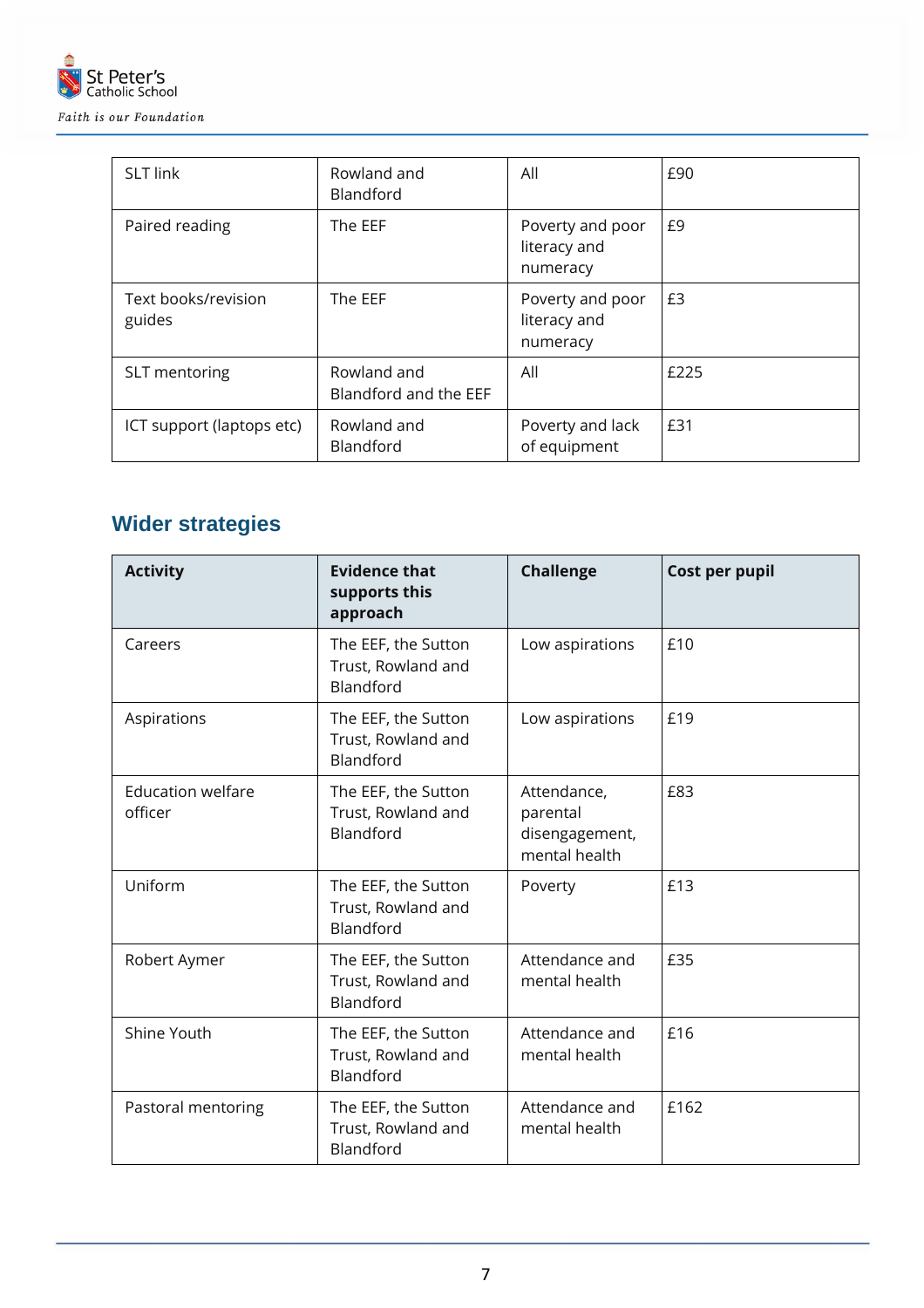

| Pupil support centre | The EEF, the Sutton<br>Trust, Rowland and | Attendance and<br>mental health | £62 |
|----------------------|-------------------------------------------|---------------------------------|-----|
|                      | <b>Blandford</b>                          |                                 |     |

#### **Total budgeted cost: £** *£1,182*